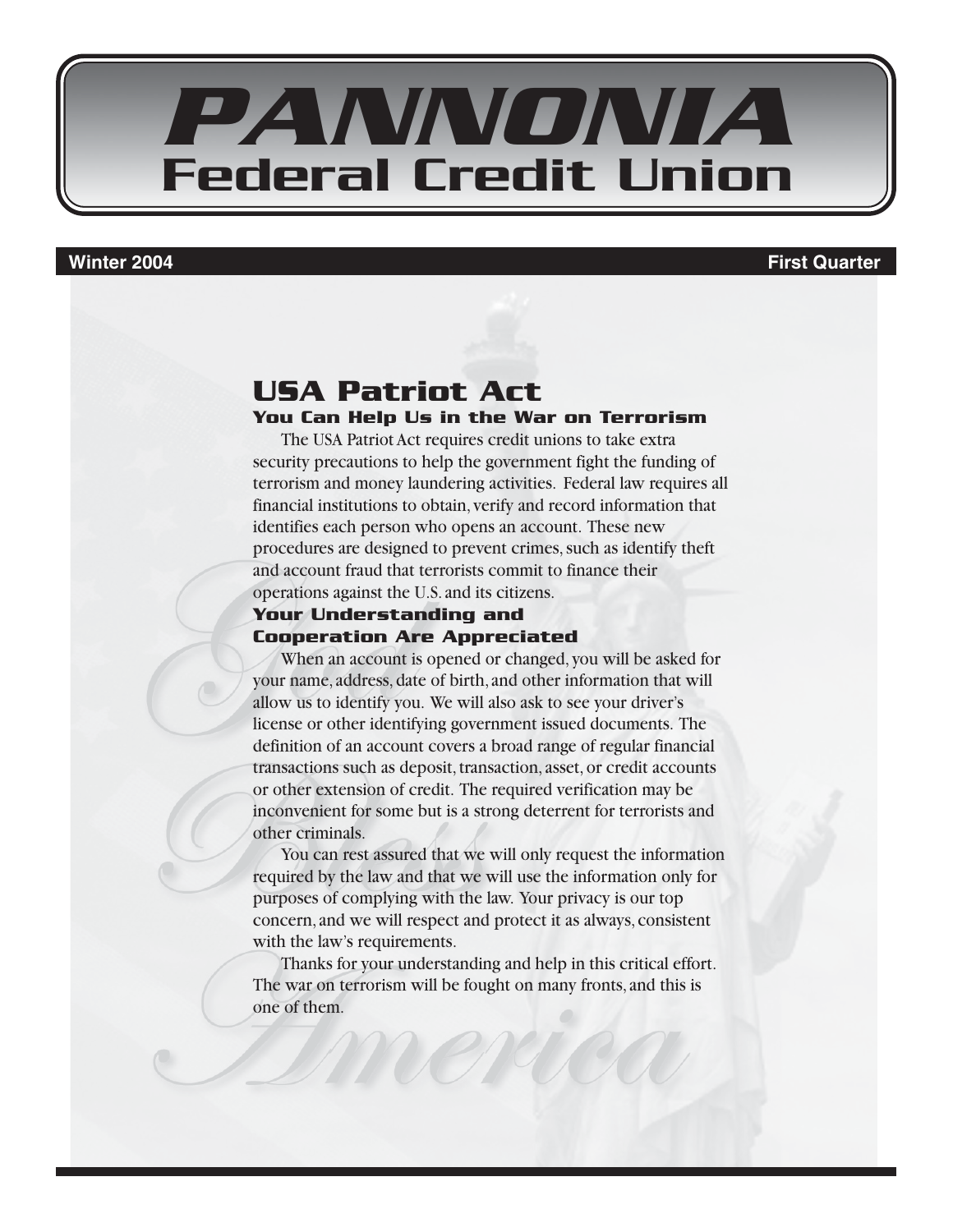# t's Smart In  $\widehat{\mathbf{G}}$ Your Share Account

### Share Account **Means More** Money For You

Did you know that when you put your money in a piggy bank it just sits there, but if you put your money in your share account, you can get more? That's because at the credit union the money you put in your share account earns dividends. Dividends are like a reward or prize.

The money in your share account is put to work. It is used to help other people. The people at the credit union lend money to other members. These members use it to buy a car or to fix up their house. But don't worry, you can always get your money back when you need it. Your money is safe at the credit union. Next time you save money from your allowance, holidays, or your birthday, take it to the credit union where it will earn more money.



PAGE

# Kids'Page

## Presidential Facts: Who's Who

Who's the voungest?  $\star$  President John F. Kennedy (age 43) was  $\frac{1}{x}$ the youngest person "elected."

★ President Theodore Roosevelt (age 42) was the youngest ever to "become" President.

Who's the oldest?

 $\star$  President Ronald Regan (age 73) was the oldest ever elected.

Who's the shortest?

★ President James Madison. He was 5 feet, 4 inches tall.

Who's the tallest?

★ President Abraham Lincoln. He was 6 feet, 4 inches tall.

### Pop Goes The Corn

Does the smell and sound of popcorn popping make your mouth  $\approx$ 



water? Have you ever wondered what makes it pop? Actually, it's all about water. Each kernel of popcorn contains a small drop of water stored inside a circle of soft starch. The soft starch is surrounded by the kernel's hard outer surface (known as the pericarp). As the kernel heats up, the water begins to expand and pressure builds against the pericarp. Eventually, this hard surface gives way, causing the popcorn to explode with a sudden pop, flipping the kernel inside out.

# **Brain Teaser**

Write out the strange word GHOTI on a piece of paper. Ask a relative or a friend how to pronounce it. After they have had a chance, explain it this way: GH is pronounced F as ENOUGH, O is pronounced I as in WOMEN, and TI sounds like part of NATION. Based on this, the correct pronunciation of GHOTI is FISH!!

# Presidential Quiz

How many U.S. Presidents have state capitals named after them? Four: Abraham Lincoln, Andrew Jackson, Thomas Jefferson, and James Madison. Can you match the capital to the state?

A. Mississippi I. Lincoln **B. Missouri** 2. Jackson C. Wisconsin 3. Jefferson City D. Nebraska **u.** Madison

And, of course, the nation's capital, Washington, D.C., is named after George Washington.

 $D +$  Linn  $H - \xi$  ,  $A = \xi$  ,  $A = 1$  is<br>to men.

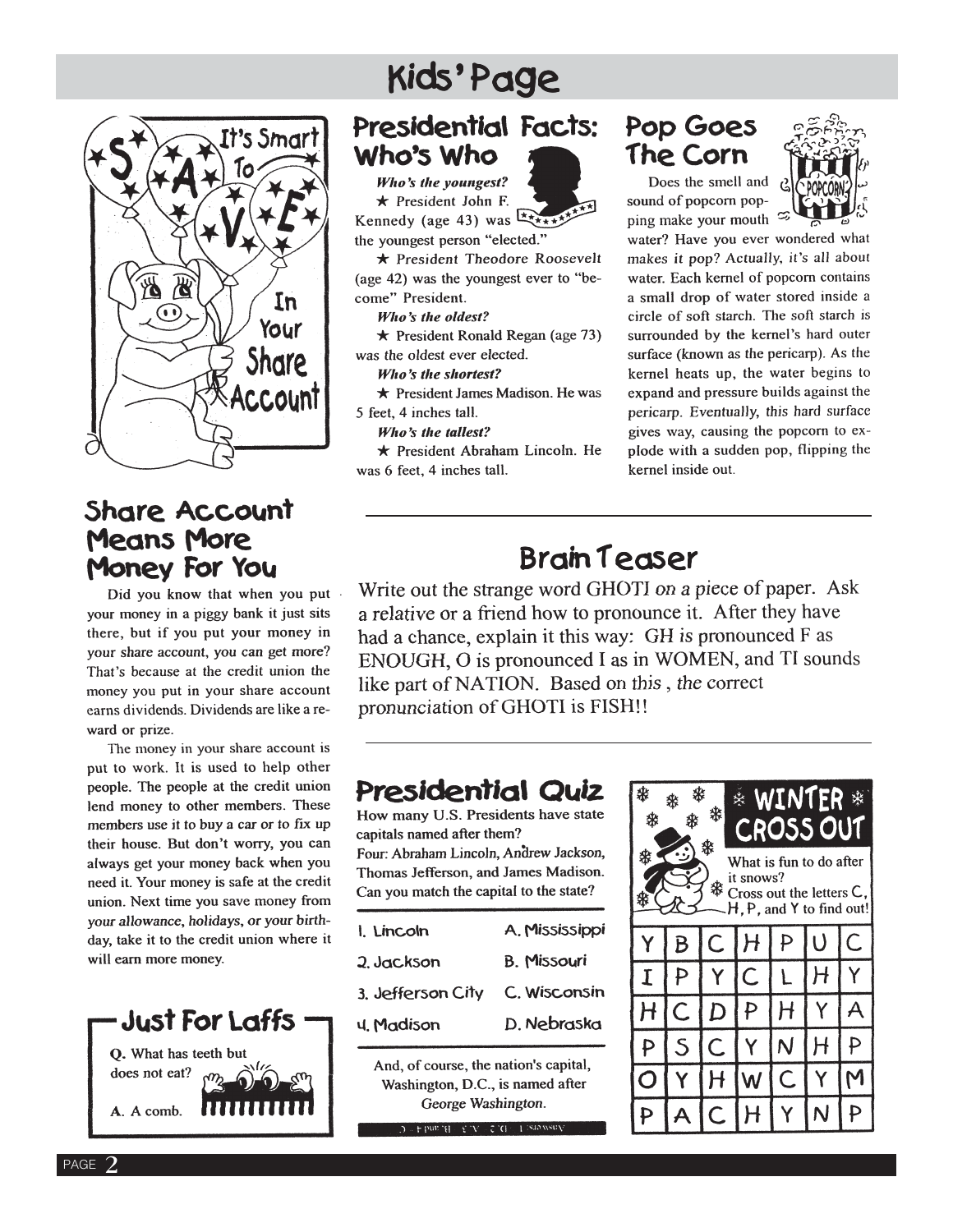

- Combine equal parts of Time, Talent, and Generosity
- Sprinkle in some Pride
- Add Hope and Joy
- Top off with a generous helping of Love



*A good exercise for the heart is to bend down and help another up.*

## **The Credit Union has lost two friends**

**Barbara Crepeau** (6-11-45 to 10-27-03) started working for the Credit Union in 1966 as a teller. Eventually, Bobbie became a loan officer. Bobbie was well liked by the membership. Her hobbies were ceramics, knitting and crocheting. At a young age, diabetes affected her health. In 1996, she was disabled with blindness and other ailments. Bobbie kept in touch with her colleagues over the years. We will miss her. She is survived by a brother, niece and nephews.

**Sigmund Levin** (9-7-11 to 10-11-03) was a Supervisory Chairman for the Credit Union for many years. He served as a past president of the Pannonia Beneficial Association. Moreover, Sig served the community as a whole. Sigmund, a retired CPA, often donated his time to complete taxes for senior citizens, helped to organize outings and activities for the ROAMERS, a group associated with the Jewish Y. He is survived by his wife Lillian, a son Eugene, grandchildren and a great grandchild.

# **PANNONIA FEDERAL CREDIT UNION Building for The Future…**



# **Partners with You**